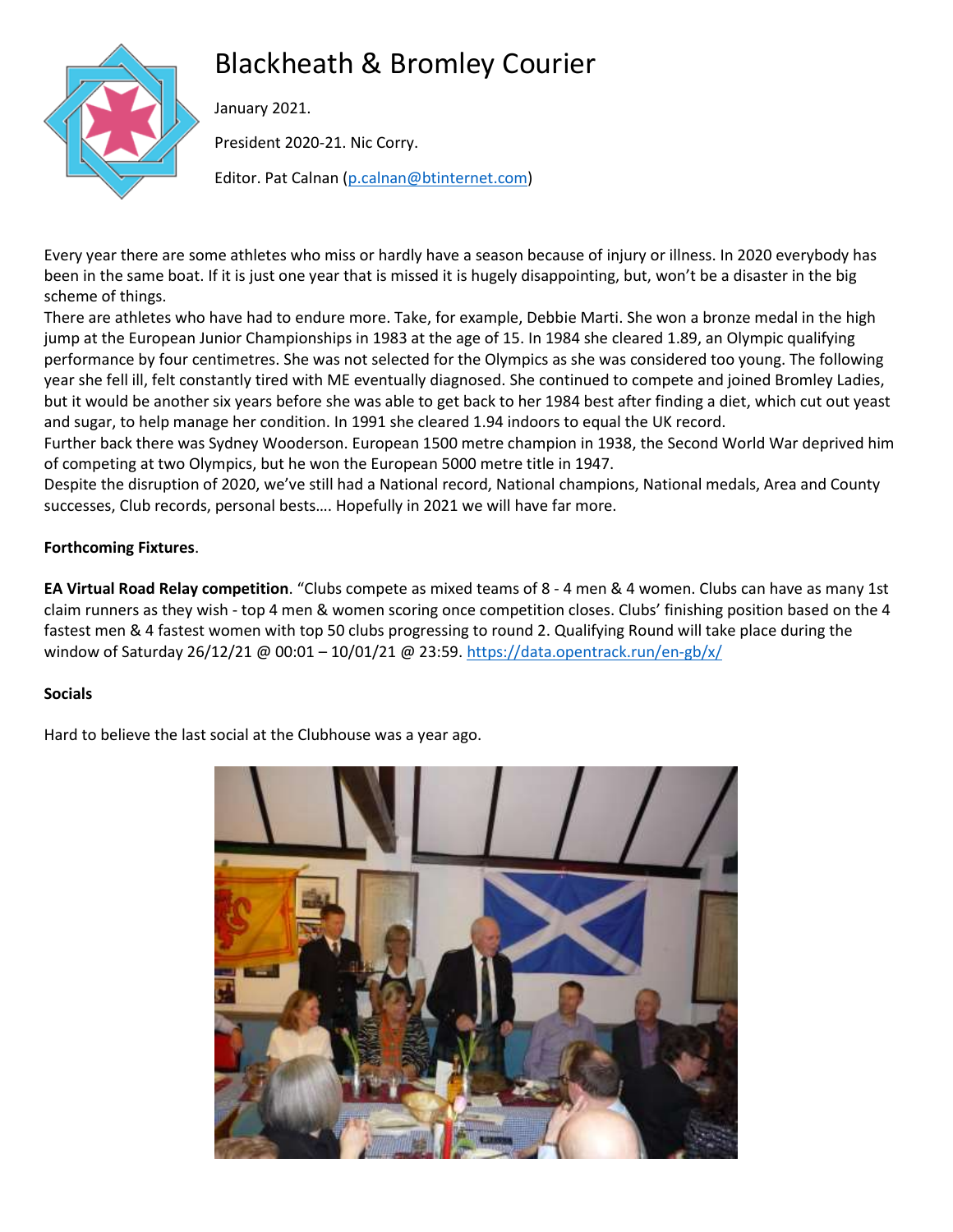## **Results**

## **6/12/20**

**Running Grand Prix Goodwood 10km**. 24. Dan Kennedy 34.36, 27. Jon Vintner 35.12, 28. Fintan Parkinson 35.14. **13/12/20**

**Ardingly Showground 10km**. 18. Alex Bruce Littlewood 14.59.

## **21/12/20**

**Virtual Club 5 Results**. 1. Luca Ercolani 32.33, 2. Gareth Evans 33.17, 3. Fintan Parkinson 34.22, 4. Ian Firla 34.42, 5. Steve Evenden 36.51, 6. Jennie Butler 38.23, 7 Damian Hayes 39.20, 8. Ashley Pearson 40.16, 9. Micah Evans 40.19, 10. Tim Ayres 40.30, 11. Jane Bradshaw 41.58, 12. Bernard Wilson 44.34, 13. Josh Dowling 45.28, 14. Mark Ellison 45.31, 15. David Leal 45.49, 16. George Collins 46.12, 17. Nic Corry 46.45, 18. Nick Swatton 49.37, 19. Clem Leon 51.04, 20. Zoe Kingsmell 53.37, 21. Andy Kingsmell 54.30, 22. Karen Desborough 58.11, 23. Tom Desborough 58.42. **Virtual Handicap**. 1. Clem Leon 31.04, 2. Andy Kingsmell 32.20, 3. Luca Ercolani 32.33.

## **Review of 2020**

## **January**

Sarah Abrams is Welsh Senior long jump champion.

At the Southern Indoor Championships for under 17, under 15 and under 13s there are golds for Sam Reardon (U17M 800), Barnaby Corry (U17M Pole vault) and Oscar Witcombe (U15M Pole vault). Faith Akinbileje wins two silvers in the under 15 girls 60 and 200; and Jacob Byfield claims a bronze in the U17M triple jump.

Oliver Bright is Kent under 17 mens cross country champion. Team golds go to the under 17 women and the under 15 girls.

## **February**

Representing England in the Czech Republic, Kelechi Aguocha breaks the Club Senior, Under 23 and Under 20 high jump records with a clearance of 2.22.

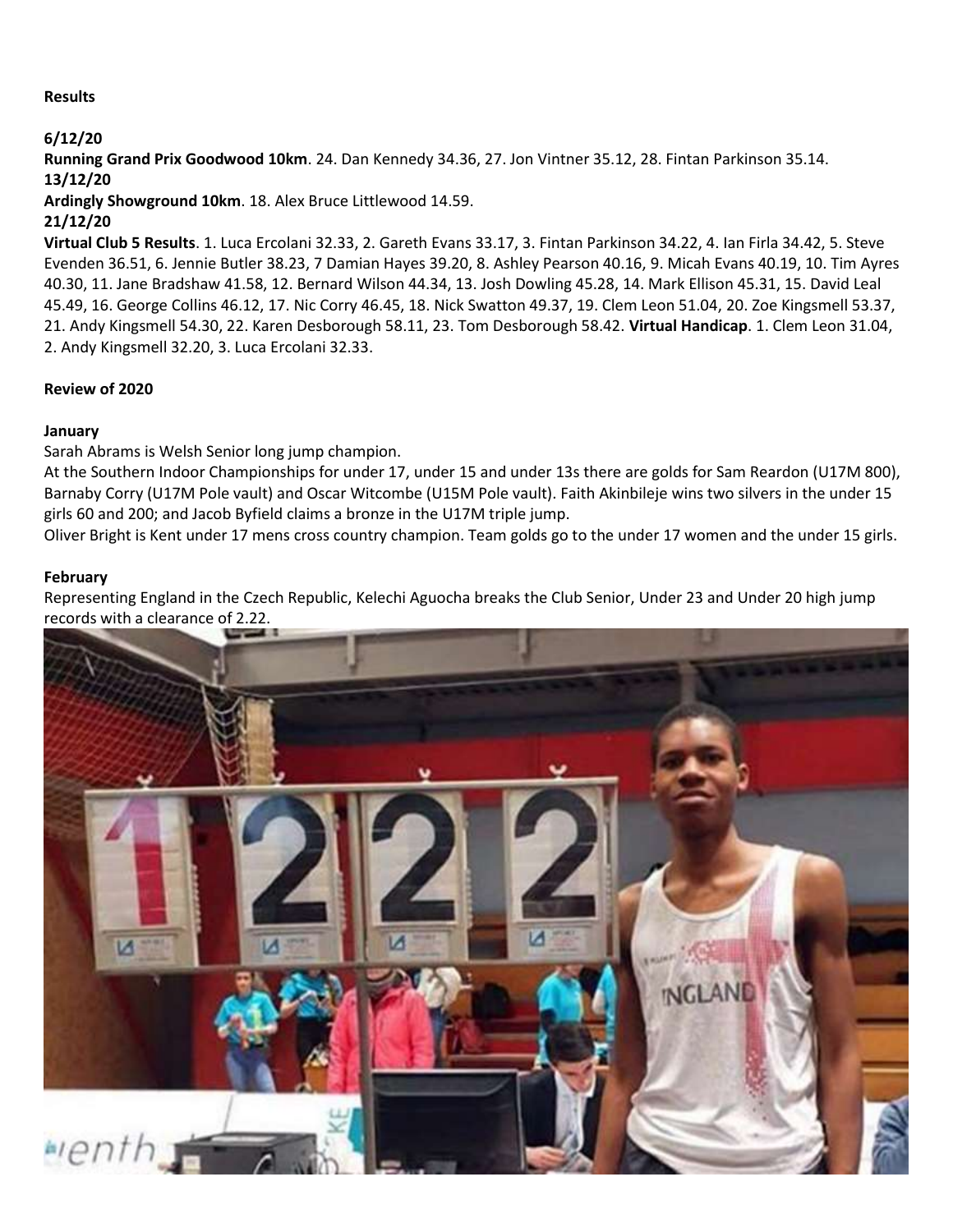Anastasia Davies represents England in an indoor International in Vienna.

Niamh Bridson Hubbard finishes  $10<sup>th</sup>$  in the BUCS Cross Country Championships.

At the Southern Senior and Under 20 Indoor Championships golds are won by Sarah Abrams (Senior long jump), Marcia Sey (u20 60 and 60 hurdles) and Nana Gyedu (u20 shot). Silvers go to Ben Sutton (U20 long jump), Mallory Cluley (U20 60H), Holly Mpassy (U20 400), Amarisa Sibley (U20 800) and Ben Gardiner (U20M 800) while bronze goes to Darcy Kuypers (Sen 60), Josh Watson (U20 60H) and Theo Adesina (u20 long jump).

At the National Indoor Championships in Glasgow, Phil Sesemann is second in the 3000 and there are third places for Krystal Galley (400), Marcia Sey (60H in a new Club Under 20 record of 8.34) and Sarah Abrams (LJ).

The National Championships for under 20s, 17s and 15s takes place in Sheffield with wins for Kelechi Aguocha (U20 HJ), Ben Sutton (U20 LJ) and Sam Reardon (U17 800). There are silvers for Holly Mpassy (U20 400), Nana Gyedu (U20 SP), Barnaby Corry (U17 PV) and Faith Akinbilije (U15G 200). Bronze medals go to Juriel Quainoo (U20 60), Zac Nwogwugwu (U17M 60) and Oscar Witcombe (U15 PV).

At the National Cross Country Championships in Nottingham, Oliver Bright is  $6<sup>th</sup>$  in the under 17 mens race. Alex Middleton is 10<sup>th</sup> in the under 13 boys. The under 17 womens team of Naomi Toft, Ailhbe Barnes, Ava White, and Anwen Thomas is second and the under 15 girls quartet of Lara Mannes, Lily Meers, Carys Firth and Hannah Clark are third. On the downside the senior women fail to finish a team for the eighth successive year.





 *Charlie Davis and Jo Hickman Dunne, first home for the Senior Men and Senior Women in the National.*

At the BUCS Indoor Championships Kelechi Aguocha wins the high jump and new second claimer Ethan Akanni the 60 metre hurdles. Annie Davies is third in the womens 60 metre hurdles.

At the Southern Counties Veterans Championships, Peter Hamilton wins silver in both the 800 and 3000. At the South Of England Indoor veterans championships he wins bronze in the 800 and gold in the 3000. He is also selected to represent England M70s in a Home Countries International road race in Bristol in May.

Scott Overall times 64.23 in the Barcelona Marathon.

Zac Nwogwugwu equals the Club U17 mens 60 metre record of 6.98 at the Sutcliffe Indoor 60 metre races.

Joe Clare, former winner of the London to Brighton, and stalwart of the Club's senior road and cross country teams of the 1960 and 1970s dies.

## **March**

At the British Masters Indoor Championships at Lee Valley, Clem Leon wins the M60 triple jump and is second in the high jump. Helen Godsell wins the W65 200 and Roger Michell is third in the M70 3000 walk.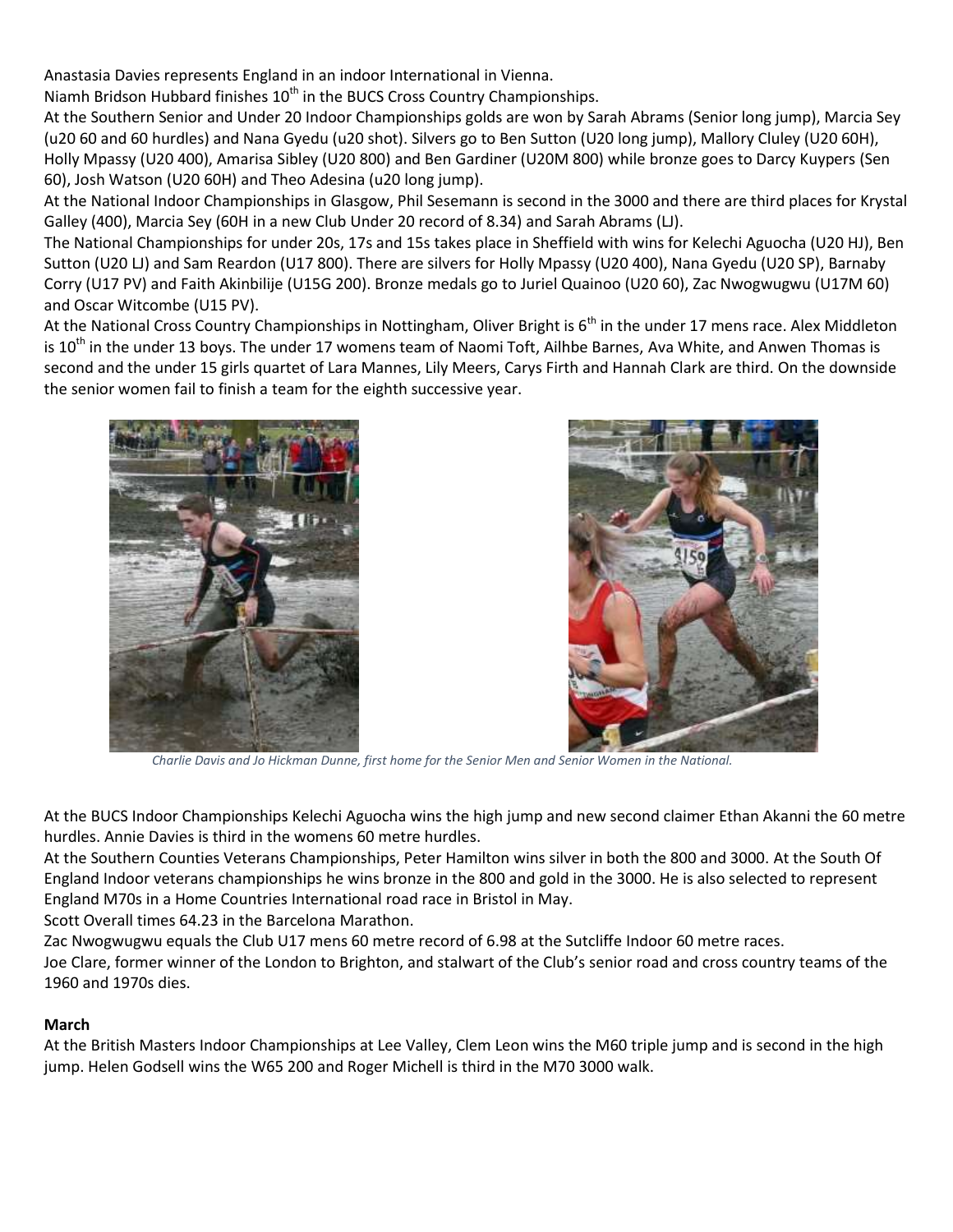

The 100<sup>th</sup> running of the Mob Match against Ranelagh Harriers takes place at Richmond. Ranelagh prove victorious which means B&B have lost the last 17 Mob Matches against Ranelagh, SLH and Orion and have only won one of the last 23. Club members win 20 gold medals at the Kent Indoor Championships at Lee Valley.

Louisa Vallins breaks the W40 200 metre Club record.

Nic Corry is the new Club President succeeding Julian Golding. There is no AGM or Club photo because of the Coronavirus so the announcement is made online. Julian appoints three new Vice Presidents, Pete Rogers, Dave King and Nigel Stickings. This announcement is held over until September at a virtual AGM.

The Club received news of the deaths of Derek Hogg and Ed Malone.

## **April**

Athletics in England is postponed until at least the  $30<sup>th</sup>$  of June. The London Marathon is moved to October. The President's news is now on Facebook each Wednesday evening at 8pm. A series of live interviews begins on Instagram each Sunday at 6pm

May and June

**July**

The clubhouse opens on the  $8<sup>th</sup>$  of July so Ken Daniel can buy everyone a drink on his 70<sup>th</sup> birthday. Payments are card only, the first time in Club History.

New member Zara Obamakinwa breaks Shaunagh Brown's Club under 17 discus record with a distance of 47.14

## **August**

James Whiteaker breaks the Club under 23 record for the javelin.

Track Meetings return to Norman Park with Tonbridge AC's Twilight Meeting. This is followed the next day by the first B&B open meeting including a special invitation 150 metres featuring Dina Asher Smith. Further open meetings and DASH events take place over the following weeks.

News from Dave Cordell "garden is great and enlarged vegetable plot is blooming well. Have just refitted irrigation system so watering is no problem. Also have pop-up sprinklers in the lawn".

## **September**

James Whiteaker wins the javelin at the Muller British Championships in Manchester. Jonathan Ilori is third in the triple jump.

Zara Obamakinwa breaks the Club Under 17s discus record again with a throw of 51.69. More significantly it is a new National record surpassing the previous best which had stood for 30 years.

Peter Hamilton breaks the M70 Mile Club record.

Past President Colin Brand dies, youngster, senior, veteran and Club officer. Former member Chelsea O Rawe Hobbs is killed in a motorbike accident.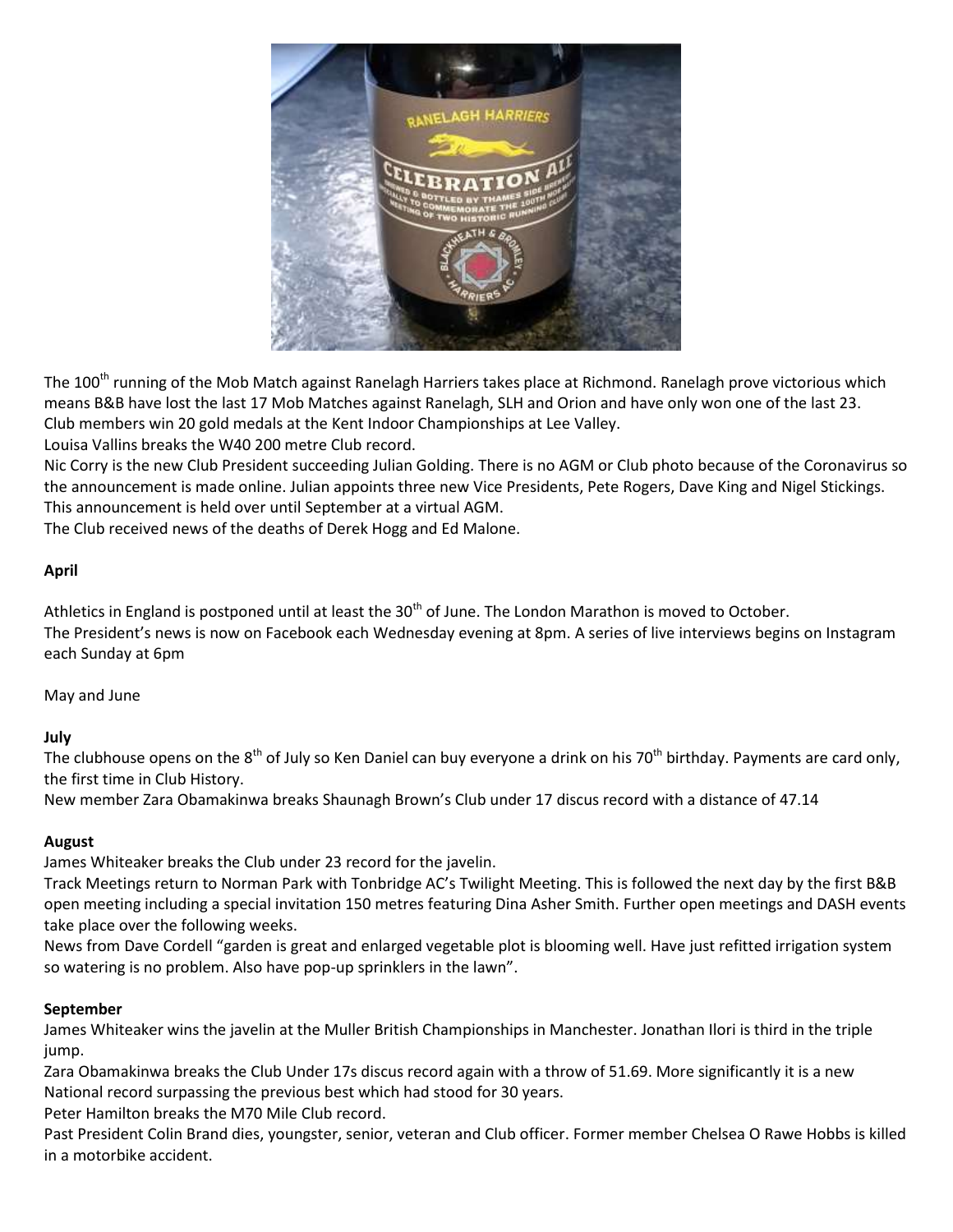## **October**

Ian Firla is first Club member home in in the virtual London Marathon followed by Luca Ercolani and Alex Gibbins. Charlie Platt sets a Club Record of 2.58 in the under 13 boys pole vault.

#### **November**

The Club are made Club Of The Year at the London Regional Awards. Claire Austridge is Volunteer OF The Year. There are runner up spots for Holly Platt (Young Volunteer Of The Year), Dave Liston (Coach Of The Year) and John Baldwin (Services to Athletics).

## **December**

Mark Purser is selected for the European Starter Panel after passing his European Starter course.

Rob Brown finishes 1<sup>st</sup> in the 2020 end of year European Masters virtual 5km challenge M70 category. He is also part of the GBR Team who win M70 gold.

Past President Ian Wilson dies, another who competed as a Junior, Senior and Master for the Club and put so much back in.

## **100 years ago in December 1920**

Membership stands at 482, made up of 269 Life Members and 213 ordinary members. In the annual single v married 5 miles race, the single men prevailed.

### **75 years ago in December 1945**.

The Gazette shows membership at 31<sup>st</sup> December 1945 at 737, consisting of 289 Life Members and 448 Ordinary Members. There were 39 who had been members for over 50 years.

The first social takes place since the start of the war in 1939.

Saturday, December 22, 1945.

#### CHRISTMAS PARTY.

THE Spirit of Christmas was early abroad at Haye<sup>5</sup> on Saturday, December 22, on the occasion of ou<sup>r</sup> Christmas Party, the first social event since the war.

No less than 60 members and friends assembled in the Club Room which was gaily decorated with holly and mistletoe provided via our zealous Hon. Treasurer.

Everybody obviously intended to make merry, and good spirits, although perhaps a little scarce in Nobby's emporium, were in abundant evidence in the "Ball Room," where the fun and frolic grew with the evening until the rafters rattled-so much so that the gramophone which Dale so kindly lent us for dance music had to be abandoned, and dear old Eric Reed, stepping into the breach, fair clouted the inside out of the piano, to the delight of all present.

Under the direction of our unflagging M.C., Frank Pearce, we had games-and what games! Musical chairs with a difference, who would have missed seeing Pat bathed in perspiration, battling his way through to a near finalist. And what of the ball and chin game? This is the first occasion on which the Club has staged twenty mixed all-in wrestling matches at once. Tо see Dick Cockburn literally tying himself in knots was a sight never to be forgotten, and here I must heartily congratulate the ladies on their truly gallant efforts. Incidentally, nobody knows who were the victors, but that is a mere detail.

We were delightfully entertained by Albert and Mrs. Dale, who gave an exhibition Tango, followed by a quick-step; this was indeed dancing at its best. To add to our cujoyment, later in the evening Mrs. Taylor sang to us in her own inimitable way.

Refreshments were served at 9 o'clock, and 1 am sure we are most grateful to Mrs. Taylor and Mrs. Pattison for their tremendous efforts in providing us with such excellent delicacies, and, of course, to Nobby Clarke, whose efficient organising we are at times apt to overlook.

During this interval, George Wilkinson was seen to walk sedately round the room, obviously with something on his mind. Nevertheless, it was good to see his front, as most of the evening we had seen only his back.

Spirits rose higher and higher, and the faster Eric Reed's fingers dashed up and down the keyboard, the merrier became the tinkling from his rows of empties on top.

As well as Fox-Trots, Quick Steps and Waltzes, we danced the Paul Jones, the Valeta, the Polka, had a spot Waltz, and finished with the Mistletoe Waltz, during which one has to kiss one's partner. Never have I seen mistletoe passed round with such rapidity.

The evening came to an end all too soon, so we sang<br>" Auld Lang Syne," and with everyone wishing everybody else a happy Christmas, wended our merry way homewards (all except the Taylors, who, I am given to understand, entertained about forty odd souls until about . . .), but there, Christmas is Christmas.

It is obviously impossible to mention in detail all<br>the "notorieties" present, sufficient to say that we were jolly pleased to see them, and HERE'S TO THE NEXT TIME.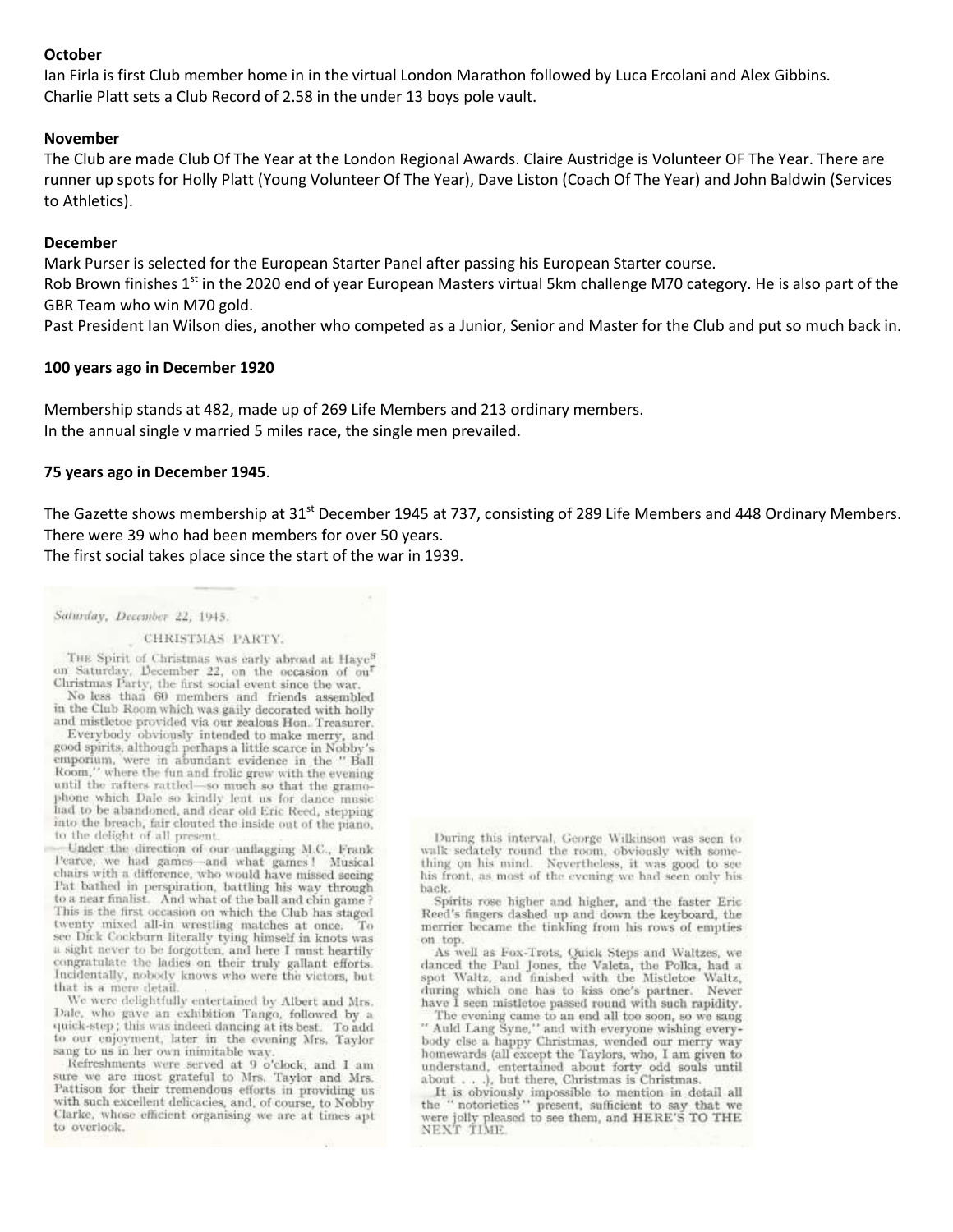# Tommy Hammond, who competed in the 1908 Olympics, passes away.<br>A Memorial Service was held on January 3 at

# C. E. Hammond

WE much regret to report the death on December 18 of one of our most famous members, in the person of "Tommy" Hammond, a man who was a sportsman in every letter of that so often misused word. He passed away after a long illness, patiently borne, and his affection for the Club was such that he visited us in 1945 with his friend, E. M. Mote, and expressed his approval of all that we had been doing during the war.

His first appearance in the Walking World was when he finished third in the first Stock Exchange walk to Brighton in 1903, when his ease and grace caught the eye of the experts. This was followed up by a series of long distance walks which earned him the reputation of being one of the greatest walkers the world has ever seen.

His record for the Brighton walk of 8 hrs. 18 mins. 18 secs. stood for many years, and his time for the journey and return, a distance of about 104 miles, was 18 hrs. 13 mins. 37 secs.. and this, too, was a record which lasted for a long time. Three records still stand in his name, the London to Oxford walk, the Bradford walk, and the 24 hours walk, the distance he accomplished on the last occasion being 131 miles 580 yds. These feats must stamp him as a superman physically, and his end at the age of 67 is to be deplored. Many Members will remember his kindly advice to them on Brighton " strolls," his encouragement to voungsters and novices, but perhaps above all, his own perfect style and ease in walking, which all could discern.

St. Michael's Church, Cornhill, and was conducted by The Rev. D. H. A. Christie-Murray of the Surrey Walking Club, assisted by Prebendary Sarel of the London Athletic Club.<br>A very large gathering of past and present athletes including many 'Heathens, led by our President, attended, together with many friends on the Stock Exchange. We also observed some of his friends from the L.R.B., which took our minds back to the Boer War<br>in which he served as a member of the C.I.V. He also saw service in the first Great War as a Major in the Royal Ordnance Corps.

And so has passed away one of the finest athletes we have ever had in our ranks, and who brought fame to himself and the Club which was his first choice. Our sincerest sympathy is extended to Mrs. Hammond and her daughters.

- FAIR heel and toe, from start to end, he walked the path of life,
- His fighting spirit ne'er gave in, once entered in the strife,
- To yield the last ounce of his strength, he never was afraid.
- Straight up the steepest hill he'd go, dead beat, yet undismayed.
- When in the City, on the track, or strolling through a lane,
- He worked and strove and played as men who honour do attain.
- He loved the simple things of life, for much he did not care,
- Achieving for achievement's sake, he shunned the limelight's glare
- Firm friend, great walker, sportsman true, his cheerful, smiling face,
- Will be remembered by the friends he passed in life's great race. NORMAN BEYFUS.

## **50 years ago in December 1970**

Blackheath win the mob match against Orion with 16 runners in the top 20. Earlier in the month BH had won the rowing match against South London and Ranelagh.

## **25 years ago in December 1995**.

Dave Taylor is fourth scorer for the Great Britain who win bronze medals at the Weetabix European Cross Country Championships at Alnwick, Northumberland. He finishes in 42nd place.

Sydney Wooderson receives an Honorary Fellowship from Roehampton Institute London.

Blackheath win the senior mens team title for the fifth successive year at the Kent Cross Country Championships at Mote Park, Maidstone led home by 21 year old Mark Steinle in third place. Sian Brice is third in the Senior Womens race. Steve Holmes retains his under 15 boys title and leads the team victory. Matt Hill wins gets individual and team gold in the under 13 boys and Gemma Viney wins the under 13 girls race by 52 seconds. Tim Dickinson wins the Lancashire title at Blackburn. Wayne Gray representing England wins the TSB International Schools Under 16s Pentathlon at Glasgow.

A large number of Club members run at the IAAF World Cross Challenge races in Brussels. In the senior mens race won by Kenya's Paul Tergat, Spencer Newport is 24th, Tim Dickinson 26th, Mark Steinle 28th and Simon Baines 52nd.

The next World Cross Challenge race is at Durham where Tim is 17th, Spencer 24th and Mark 30th.

Gemma Viney wins the Under 13s race at the South Of England Inter Counties at Frimley.

The January 1996 Courier reports an index of Active Athletes has been compiled and the Editor writes "Using broad classifications this shows that almost 500 of us can lay some claim to be Active Athletes – That's the good news. A look at the Membership List, however, is less reassuring as to our present health. We are now down to a total of approximately 850 members. Barely 600 are Seniors and some 100 or so of those are Life Members. We have just over 100 female members of whom 72 appear in the index of Active Athletes – understandably mostly youngsters. I think it is fair to say that very few female members have been added to the Wednesday Nighters training from HQ…..The nationwide fall-off of interest in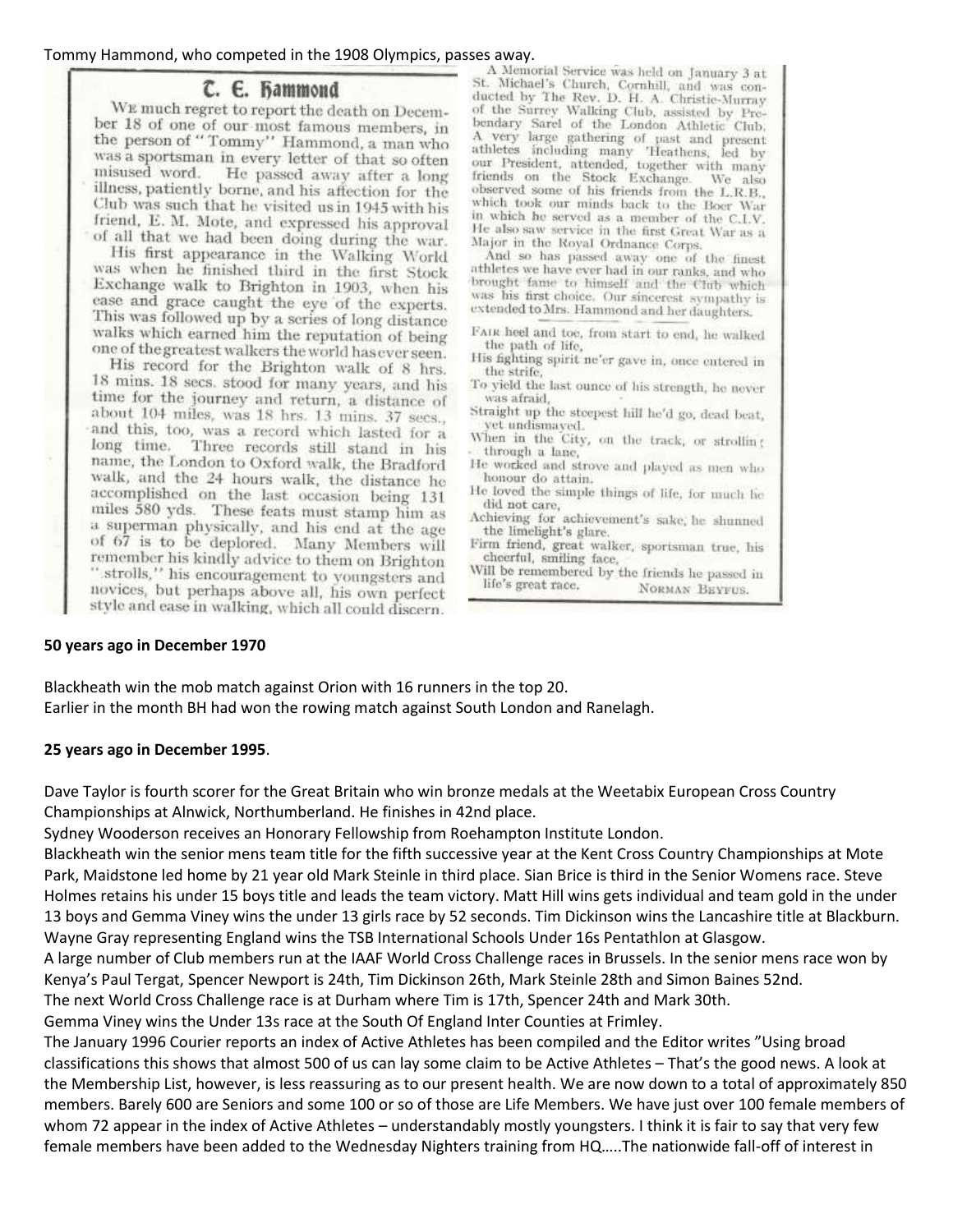Marathon/Road Running may well be an important factor in the overall equation, but the figures above must give any member food for thought"

# **20 years ago in December 2000**.

"The Club is pleased to announce that it is to continue with its scholarship scheme for Under 15 Athletes. Any child aged 14 and under joining the Club between now and the end of 2001 will not be required to start paying a subscription until the 1st of January 2002. The aim behind the scheme is to give youngsters the opportunity to come and try the sport and to see if they enjoy it before making a further commitment. By joining now a budding athlete will receive nearly a years free membership of one of the top athletic clubs in the country. So the earlier you join the more you save".

Dave Taylor is 37th for Great Britain at the European Cross Country Championships at Malmo, Sweden. He helps the team to 6th place.

Sydney Wooderson receives the MBE from the Queen at the age of 86. He set World records for the 800 metres, 880 yards and Mile in the 1930s.

Blackheath Senior mens team of Michael Skinner, Roy Smith, Dan Ayrton and Joe Mills win the Kent Road Relay Championships at Rochester. Joe and Michael run the second and third fastest legs of the day

## **15 years ago in December 2005**

Michael Skinner is the second Great Britain athlete to finish at the European Cross Country Championships at Tilburg in the Netherlands. He is 35th and helps the team to 7th place.

At the Kent Veterans Championships at Canterbury the womens over 35 team of Miranda Porritt, Angela Cook and Diane Osbourne win gold.

A large party travel to Brussels for the Belgian Cross Cup. Among those in action are Phil Sesemann, 46<sup>th</sup> in the race for those born in 1991 and 1992.

Peter Tucker wins the Swanley Christmas Caper.

## **10 years ago in December 2010**

Michael Skinner represents England in the Iris Lotto Cross Cup meeting in Brussels. He finishes 17th with Alex Bruce Littlewood 46th and Andy Rayner 51st. Phil Sesemann is 21st in the under 20 mens race. Jack Swallow (below) wins the accompanying Gaston Roelants 10km road race. A large group of Club members take part, the heavy snow causing big travel delays out and back.